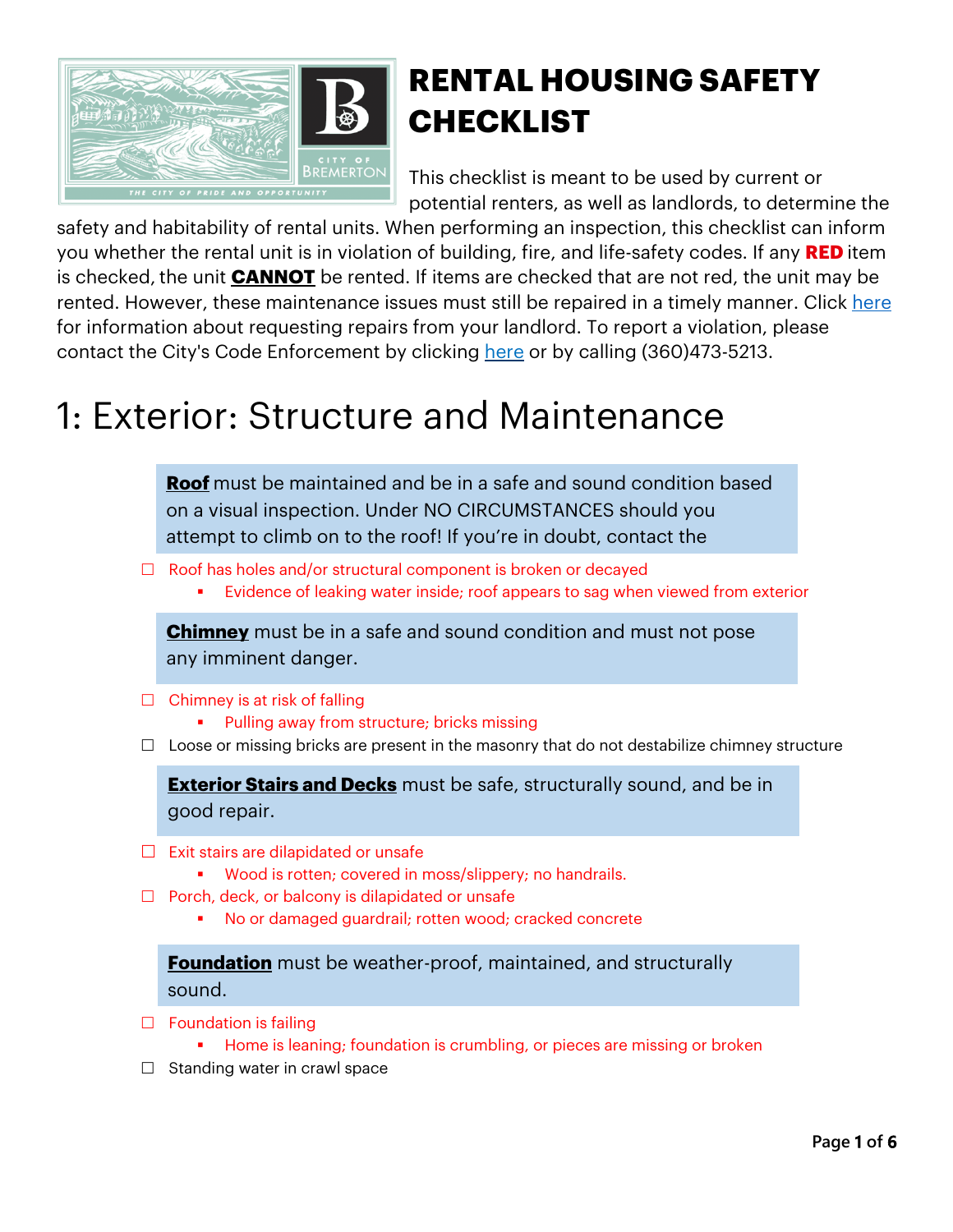#### **Window and Door** components and assemblies must be weatherproof, safe, secure, and maintained.

- $\Box$  Any openable window within 10 feet of grade or above any deck, balcony, or porch has missing or defective latches
- $\Box$  Windows or doors are cracked or have missing pieces
	- Water or air is seeping through cracks or holes
- $\Box$  Sills or frames have mildly decayed wood
- $\Box$  Weather stripping is missing, or air is allowed to enter when the window is closed

**Exterior Walls:** All exterior walls should be free from decay and should be weather and water-tight, rodent-proof, and structurally sound.

- $\Box$  Exterior walls allow water or weather to penetrate the home
- □ Exterior walls are failing, crumbling, missing pieces, have holes, or are deflected or leaning

## 2: Interior: Structure and Maintenance

**Ventilation:** all habitable rooms and bathrooms and laundry rooms must have openable windows, or passive or mechanical ventilation in good working order.

- $\Box$  Missing openable windows or fan
	- **•** In ANY habitable room, bathroom, or laundry room
- $\Box$  Kitchen fan does not work (if the kitchen does not have an openable window)
- $\Box$  Bathroom or laundry room fan does not work (if that room does not have an openable window)
- $\Box$  Clothes dryer ducts are detached, leaking, damaged, or not venting to the exterior

**Structural Components**, like walls, floors, and ceilings, are in good repair. They must be dry and free of moisture.

- $\Box$  Holes or cracks in floors, walls, or ceilings resulting in dangerous conditions
	- **Exposed framing members, electrical equipment, or plumbing, or any access for** rodents
- $\Box$  Any wall, floor, or ceiling is soft, wet, or spongy to the touch
- $\square$  Interior structural walls are not maintained
	- **Example 2** Leaning, cracked, or removed
- $\Box$  Floors or floor support system is not maintained
	- Bowing of floor, sinking when stepped on, floor is at an angle
- $\Box$  Joists or posts are leaning, decayed, and/or detached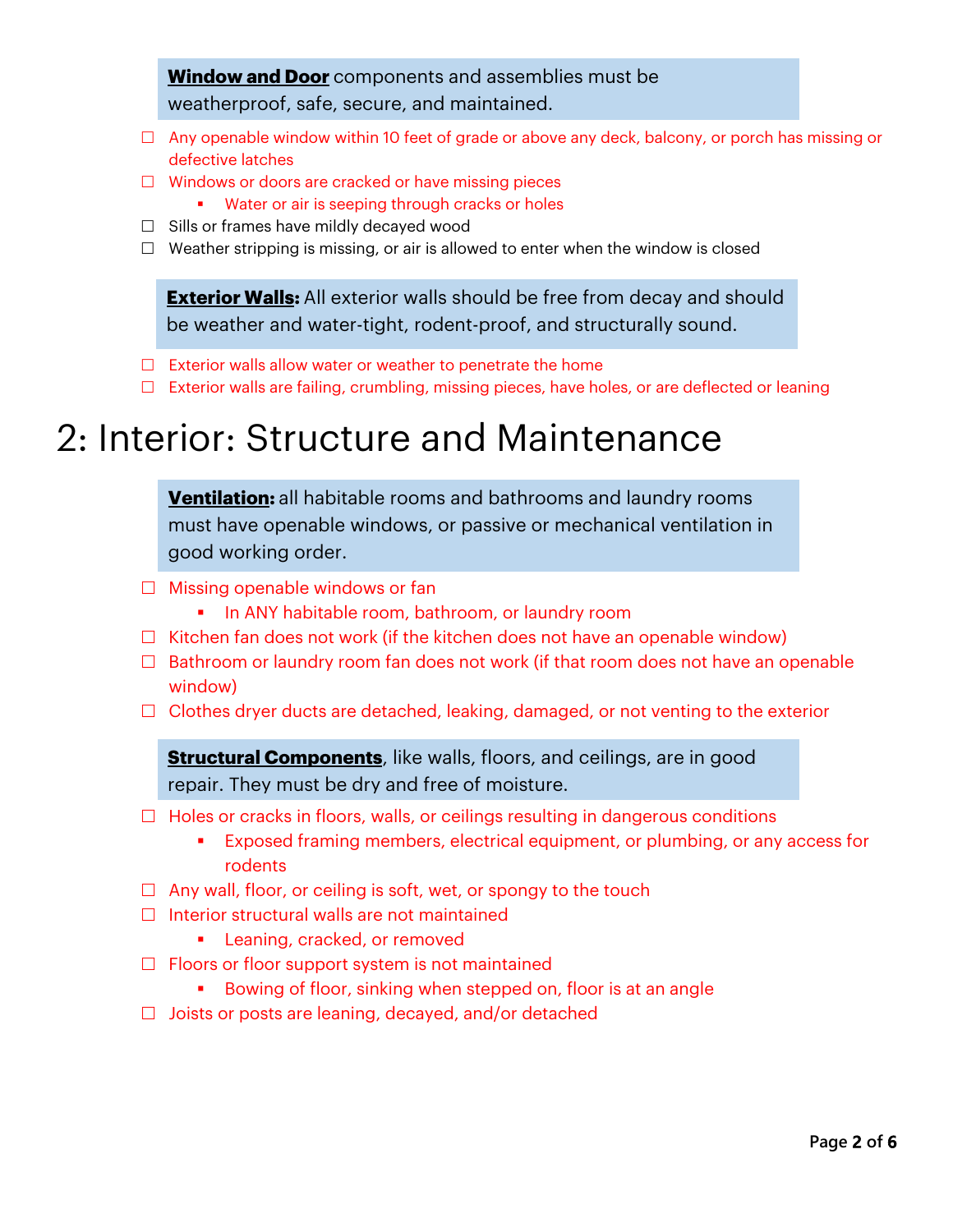**Potentially hazardous materials** cannot be present. This includes but is not limited to lead and asbestos.

 $\Box$  If any room constructed prior to 1978 has peeling, chipped, or deteriorated paint exceeding 2 square feet or 10% of any component like a window assembly

#### **Interior Stairs and Landings** must be safe and sound and in good

- □<br>□ Landings or platforms have broken, are decayed, or are missing pieces
- $\Box$  Stairs have loose, broken, decayed, or missing pieces
- $\Box$  Handrails or guards are broken, loose, or missing
- $\Box$  Handrails or quardrails are not graspable
	- § Too large or small to grab (typically, a handrail must be between 1.25 to 2 inches in diameter)

#### 3: Security and Safety

**Emergency Escape Windows and Doors:** Every sleeping room below the fourth floor built or permitted after August 10, 1972 must have an emergency escape window or door opening to the exterior directly from the sleeping room. After November 10, 2004 in a fully sprinklered building bedrooms are not required to have escape windows. Emergency escape windows, when required, are approximately 2 by 3 feet and no more than 44 inches from the floor. Sleeping rooms that were built under permit prior to August 10, 1972 are exempted from this requirement but need to meet ventilation requirements in Section 2 of this checklist.

- $\Box$  Emergency escape window or door is missing or inaccessible, or security bars on emergency windows are unopenable
- $\Box$  Emergency escape windows do not meet the above size requirements

**Entrance Doors** must be operable and safe.

- $\Box$  Any door that the unit can be entered from is not capable of locking (with a deadbolt) or resisting forcible entry
- $\Box$  The main entrance door does not contain an observation port or window to view the exterior of the unit without opening the door

**Smoke and Carbon Monoxide Detectors** must be functional and installed.

- $\square$  Smoke alarms are missing, not installed, or not functional in bedrooms and/or a central location outside of bedrooms and/or on each floor
- $\Box$  Carbon monoxide alarms are not installed in a central location outside bedrooms and/or on each floor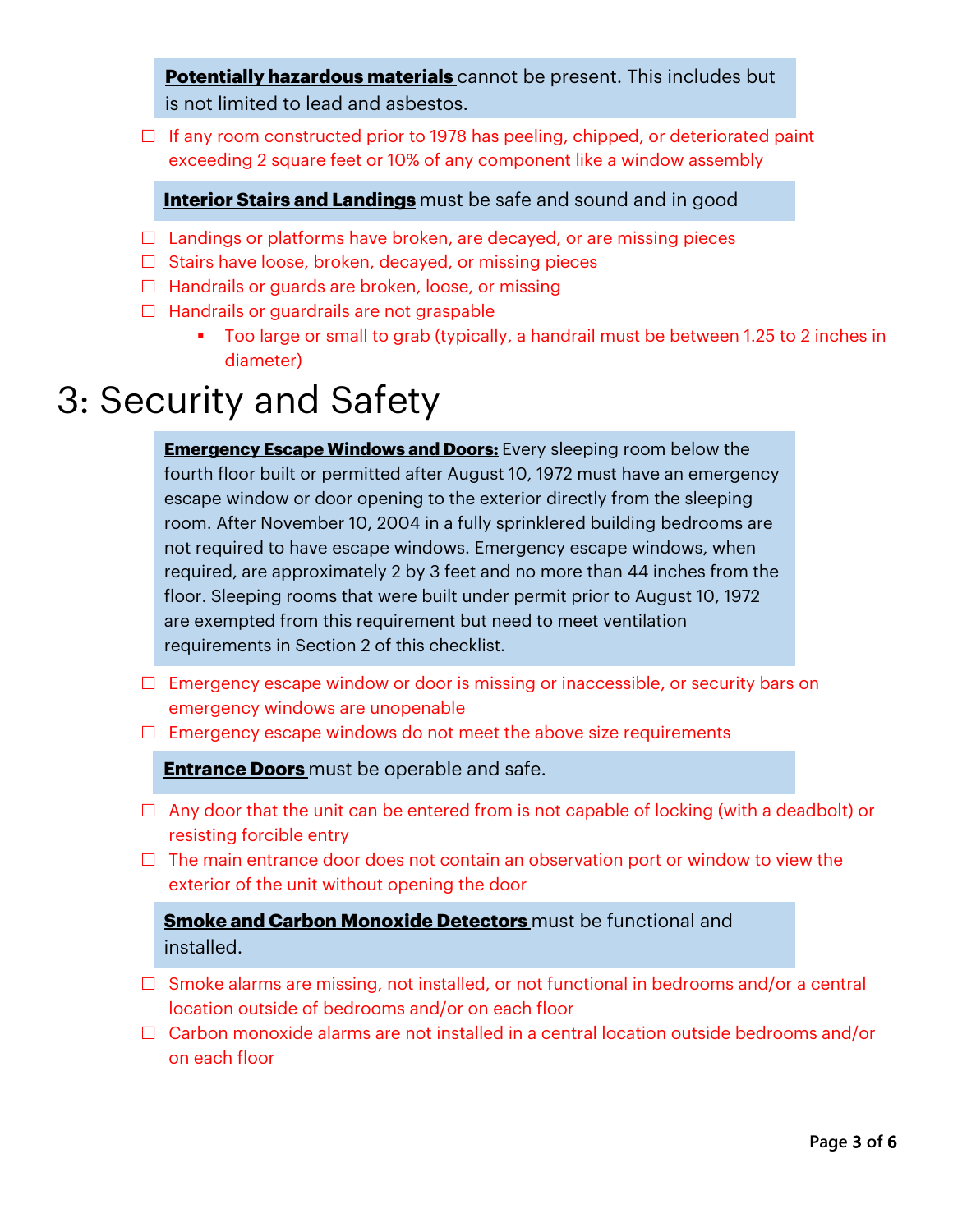# 4: Room Size and Condition

**Room Sizes** must meet minimum square footage requirements.

- $\Box$  Any habitable room other than the kitchen measures less than 7 feet in any direction
- $\Box$  Any bedroom is less than 70 square feet
- $\Box$  The unit does not contain at least one room of 120 square feet or more (not including rooming or dorm-like houses)

**Room Condition** must meet minimum standards.

 $\Box$  Any room that provides living area has a dirt floor

## 5: Heating System

**Heating System** must be permanently installed, functioning, and capable of maintaining the required temperature in all habitable rooms and bathrooms.

- $\Box$  Heater is defective or missing
- $\Box$  Heater is not capable of maintaining an interior temperature of at least 68 degrees Fahrenheit in all habitable rooms when the exterior temperature 24 degrees Fahrenheit or higher
- $\Box$  A portable fuel burning heater is unvented and present in any bedroom or bathroom
- $\Box$  A fuel or wood burning heater lacks ventilation

### 6: Electrical Standards

**All Electrical Equipment** and wiring must be approved and maintained in a safe manner and in good working order.

- $\Box$  Exposed wiring (unprotected) is in ANY room
- $\Box$  Any electrical equipment is improperly installed or connected
- $\Box$  Any habitable room does not contain a working light fixture and electrical outlet, or two outlets
- $\Box$  A kitchen does not contain a working light fixture and three outlets
- $\Box$  A bathroom, laundry room, utility room, common hallway, stair, or porch, does not have a working light fixture
- $\Box$  An electrical extension cord is used in place of proper wiring.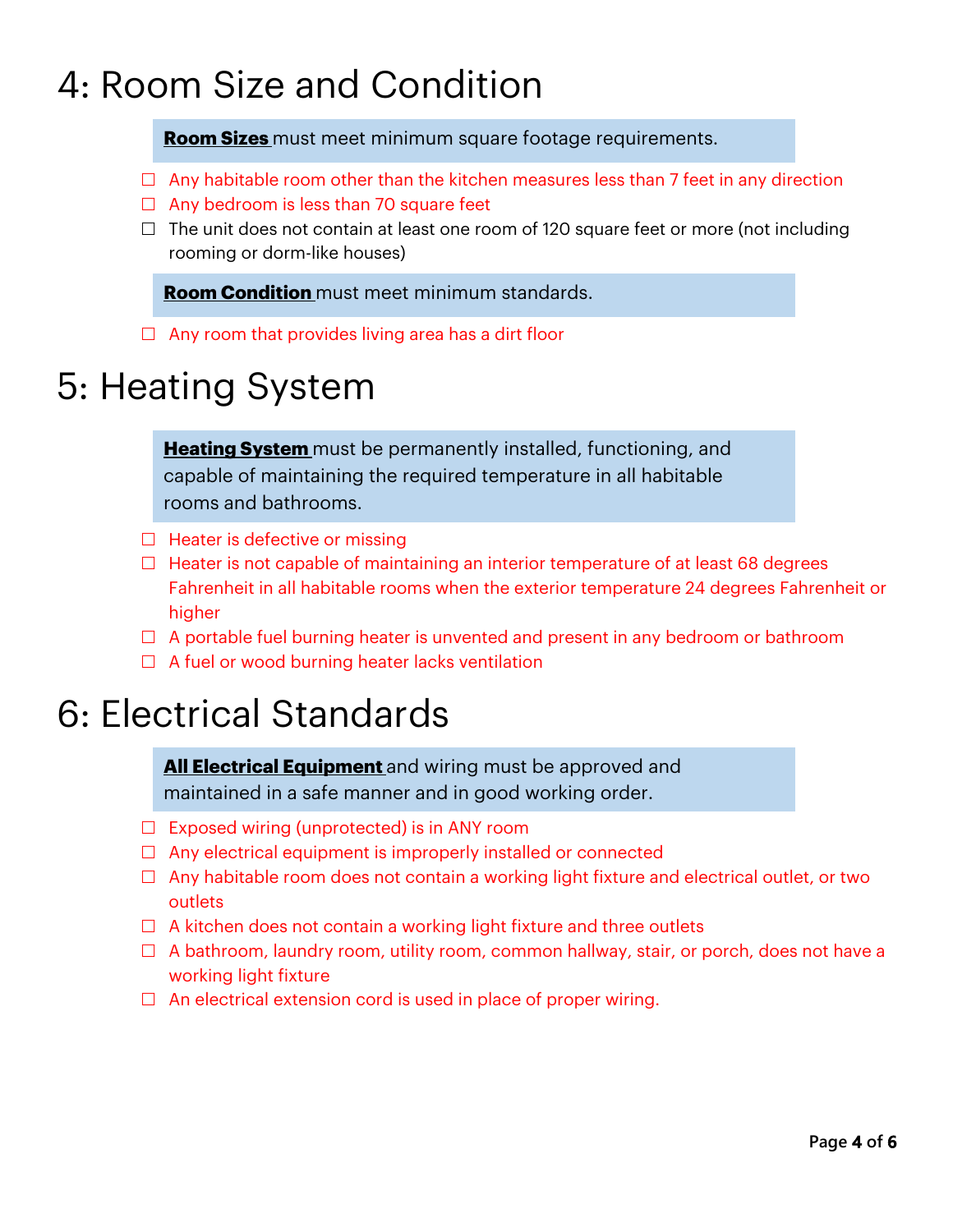# 7: Hot Water & Plumbing

**All plumbing equipment** must be properly installed, functional, sanitary, and in good condition. After running water for two minutes, the water temperature must reach at least 100 degrees Fahrenheit.

- $\Box$  Running water temperature cannot reach 100 degrees Fahrenheit
- $\Box$  The plumbing system is not connected to an approved potable water source, or isn't working properly
	- **Evidence of this includes: Smells strongly of a sewer in the basement or** crawlspace; leaking plumbing pipes; clogged or very slow drains
- $\Box$  The pressure relief valve on the hot water heater is missing, not installed properly, or appears to be leaking
- $\Box$  Gas piping is leaking, kinked, pulling away from a wall, crushed, or not supported
	- § **IF A LEAK IS DETECTED, CALL 9-1-1 IMMEDIATELY**
- $\Box$  Gas shutoff valve is not located within 3 feet of a gas appliance
- $\Box$  The water heater is set above 120 degrees Fahrenheit

### 8: Sanitation Standards in Bathrooms

**Every unit,** except for rooming or dorm-like houses, must contain one directly accessible bathroom that is in safe and sanitary condition.

- $\Box$  Bathroom doesn't have a functional sink, toilet, and tub/shower
- $\Box$  If bathroom is accessible from the Kitchen and the bathroom door is not tightly fitted.
- $\Box$  Toilet is not secure to the floor, doesn't flush, lor leaks
- $\Box$  The under-sink or shower/bath plumbing pipes are leaking
- $\Box$  Sink, shower, or bath is not working or does not have hot and cold water
- $\Box$  The only access from a bedroom to the bathroom is through another bedroom
- $\Box$  Sink/shower/bath faucet is dripping, the porcelain is chipped, the drain is slow, or the handles/knobs are broken but functional
- $\Box$  Bathroom counter is missing tile, broken, or pulling away from wall

# 9: Sanitation Standards in Kitchens

**Every unit,** except for rooming or dorm-like houses, must contain one directly accessible kitchen that is in safe and sanitary condition.

- $\Box$  Dwelling unit does not have a kitchen that contains at least a sink, counter, cabinets, and a cooking appliance and refrigerator or approved hookups for those appliances.
- $\Box$  If a refrigerator is provided, it is inoperable
- $\Box$  If a cooking appliance is provided, it is not approved for indoor use or is inoperable
- $\Box$  Kitchen sink does not work, is cracked through, or does not have hot and cold water